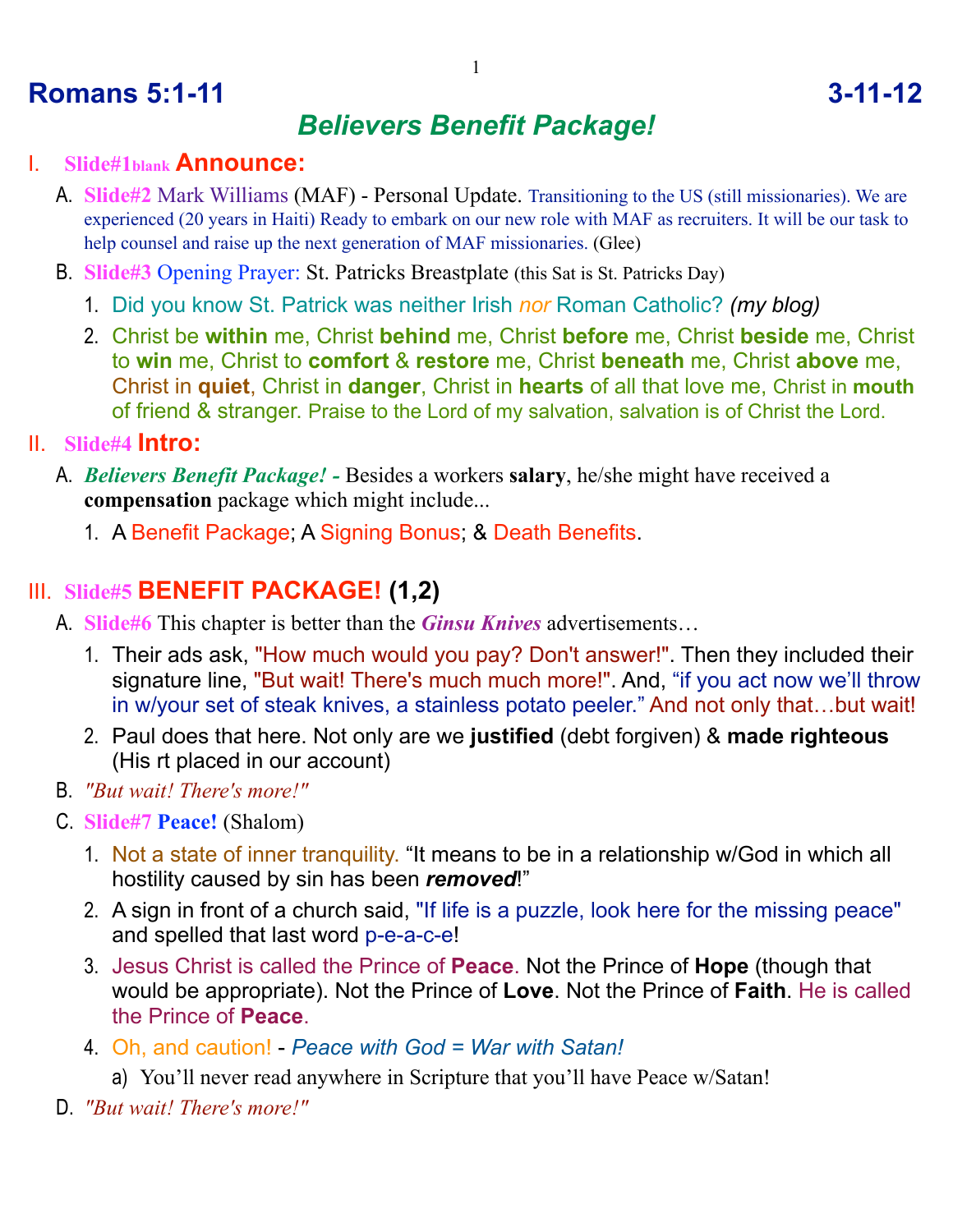- E. **Slide#8 Access to God!**
	- 1. By faith we have **gained access** into this gracious relationship.
- F. *"But wait! There's more!"*
- G. **Slide#9 Hope of sharing the glory of God!**
	- 1. We rejoice in our hope of getting to share in the **glory** of God. Thus, we can face the future w/joy!
	- 2. We can already **reflect** that *glory* by living an **obedient life**.

## IV. **Slide#10 SIGNING BONUS! (3-5)**

- A. And not only that *"But wait! There's more!"*
- B. **Slide#11** 4 time golden glove winning catcher, *Yadier Molina*[YAH-dee-air] Puerto Rico, received \$75 million for 5 years to play with St. Louis Cardinals,  $\&$  gave him a signing bonus for \$1mil.
	- 1. In Chicago, *Mayor Rahm Emanuel* is hoping **\$25,000 signing bonuses** will lure new topshelf principals to Chicago, to run as many as 50 low-scoring schools. *March 3, 2012*
- C. Paul records *3 Signing Bonuses* for the believer:
	- 1. Perseverance, Character, Hope.
- D. **Slide#12 TRIBULATION produces PERSEVERANCE!**
- E. But what about the **sufferings** of Christians? Don't they take away from our **blessedness**?
	- 1. A: No, there **is** much value to sufferings!
- F. Tribulation *suffering, affliction, hardships, pressures.*
	- 1. (lit.) Pressure It describes distress that is brought on by outward circumstances.
- G. Perseverance *patient endurance*. The capacity to endure calmly, confidently & w/o complaint.[1](#page-1-0)
	- 1. Trials work **for** us, not **against** us. And they develop Christian character!
	- 2. Tribulation is a **thorny tree**, but it yields **sweet fruit**.
	- 3. **Slide#13** Example: **A guitar string** only fulfills its purpose when it is **removed** from its old package, **stretched** as tight as it will go, & then **plucked**!
	- 4. **Slide#14** Example: When **a storm** comes at sea, a ship turns to face the tempest. If the vessel allows the storm to hit its **side**, it will capsize. If it turns its **back** to the storm, the storm will drive it wherever the wind blows. Only in facing the storm is the ship safe.
	- 5. Remember, "The dark clouds are things that pass; the blue heavens always abide."

### H. **Slide#15 PERSEVERANCE produces CHARACTER!**

I. Character – describes the quality of being approved; i.e. *standing the test*.

<span id="page-1-0"></span><sup>1</sup> J. Sidlow Baxter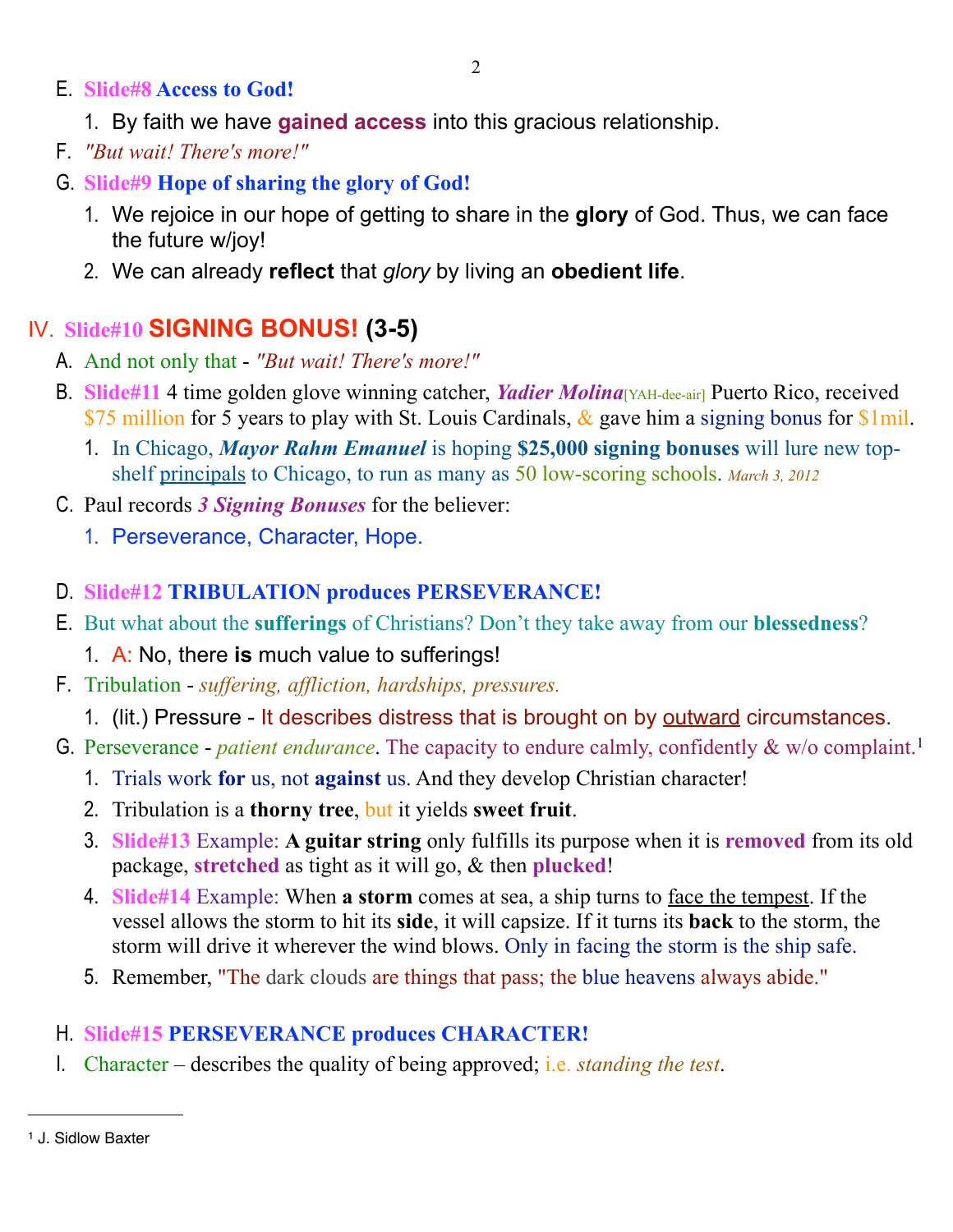1. **Slide#16** After William Carey was well established in his pioneer missionary work in India, his supporters in England sent a printer to assist him. Soon the two men were turning out portions of the Bible for distribution. Carey had spent many years learning the language so that he could produce the scriptures in the local dialect. He had also prepared dictionaries and grammars for the use of his successors. One day while Carey was away, a fire broke out and completely destroyed *the building, the presses, many Bibles, and the precious manuscripts, dictionaries, and grammars.* When he returned and was told of the tragic loss, he showed no sign of despair or impatience. Instead, he knelt and thanked God that he still had the strength to do the work over again. He started immediately, not wasting a moment in self-pity. Before his death, he had duplicated and even improved on his earlier achievements. [How **would** you respond? How **have** you responded?]

#### J. **Slide#17 CHARACTER produces HOPE!**

- K. Hope Is the final level in these 3 steps toward spiritual maturity.
	- 1. Hope always *burns brightly* in those whose character has been developed through overcoming trails.
	- 2. "Hope is not the **tuition** we pay as we enroll in the school of adversity. Rather, it is the *diploma* awarded to those who by the grace of God do well on the tests."<sup>2</sup>
	- 3. Priest & poet **George Herbert** wrote in *The Temple* (1593-1633), "He who lives in hope danceth without music."
- L. (5) **Love** of God poured out in our hearts!
	- 1. Frequently at the great Roman games the emperors, in order to gratify the citizens of Rome, would cause **sweet perfumes** to be **rained down** upon them through the awning which covered the amphitheater. (Spurgeon)
		- a) Such is the love of God!
	- 2. **Slide#18** It reminds me of the ride *Soaring Over California* at Disney's California Adventure, the simulated hang-glider flight over California.
		- a) You feel your *feet dangle free* as you are suspended up 45' in the air.
		- b) You're immersed inside a massive *80' domed screen* projected all around you.
		- c) Your flight is accompanied by calming movement & a tranquil musical soundtrack.
		- d) And injected into the air stream that's blowing on you is the scent of *orange blossoms* as you fly over a Ventura's Orange fields.
- M. Billy Graham taught...

<span id="page-2-0"></span><sup>2</sup> Shepherds Notes, pg.35.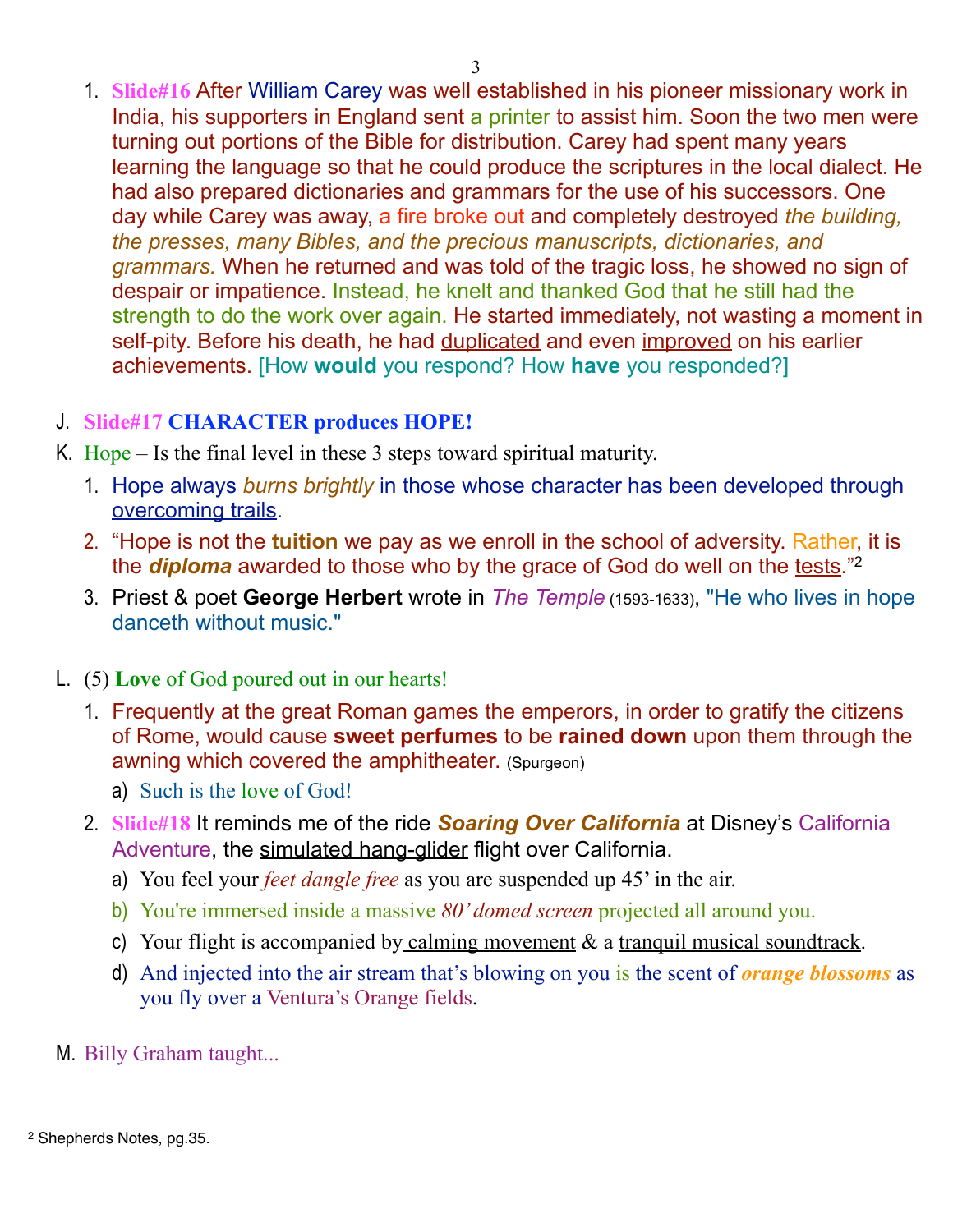- 1. When we preach **Atonement**, it is atonement: *planned by love, provided by love, given by love, finished by love, & necessitated because of love*.
- 2. When we preach the **Resurrection** of Christ, we are preaching the **miracle** of love.
- 3. When we preach the **Return** of Christ, we are preaching the **fulfillment** of love.
- N. These words in vs.5 teach the *inwardness* of true, Christian religion.
	- 1. Christianity isn't only something **believed**; it is something *experienced*.
	- 2. "Christianity is God, no longer in Temples of man's building, but immediately known & possessed in the human heart through direct invasion of the Holy Spirit."[3](#page-3-0)

### V. **Slide#19 DEATH BENEFITS! (6-11)**

- A. If he did so much for us when we were **enemies**, think what He will do for us now that we are **His children**.
- B. Death Benefits? Yes, *His death...is our Benefit!*
	- 1. A *Death Benefits* is the payment made to a beneficiary from a policy, when the policyholder dies. Also called survivor benefits.
	- 2. **Jesus** is the policyholder. **We** are the beneficiary. **We** reap the survivor benefits.
- C. (8) These **4 words** are the most important for humanity, ever recorded. *Christ died for us!*
	- 1. It is a **Historical Act**/*Christ died*; It has **Theological Significance**/*for us*.
	- 2. In 1944, C.E. Goodman of Hallmark Greeting Cards wrote a slogan: "When You Care Enough to Send the Very Best."
		- a) We can say the same about *God the Father*!
	- 3. **Slide#20,21** J.C.Ryle, "Sin must indeed be exceeding sinful, when the Father must needs give His only Son to be the sinner's Friend!"
	- 4. We can be *Triply-sure* God loves us! (H.S. in vs.5b Father in 8a Jesus in 8b)
- D. (9) Another benefit of justification is the **assurance** it brings about the **final judgment**, saved from wrath.
	- 1. Wishful thinking? Good guess work? Nope, it is based upon the solid foundation of what God *HAS* already done!
		- a) Note: His blood,...not our sweat & tears!
	- 2. And he did this based on our *goodness*? No, our *badness*!
		- a) We were His enemies. We were at our very worse!
	- 3. **Slide#22,23** There is a saying among Italian sculptors, who often miss the chisel and hit their own hands with the hammer: When the blood flows out, the mastery enters.

<span id="page-3-0"></span><sup>3</sup> J. Sidlow Baxter. Awake My Heart, pg.162.